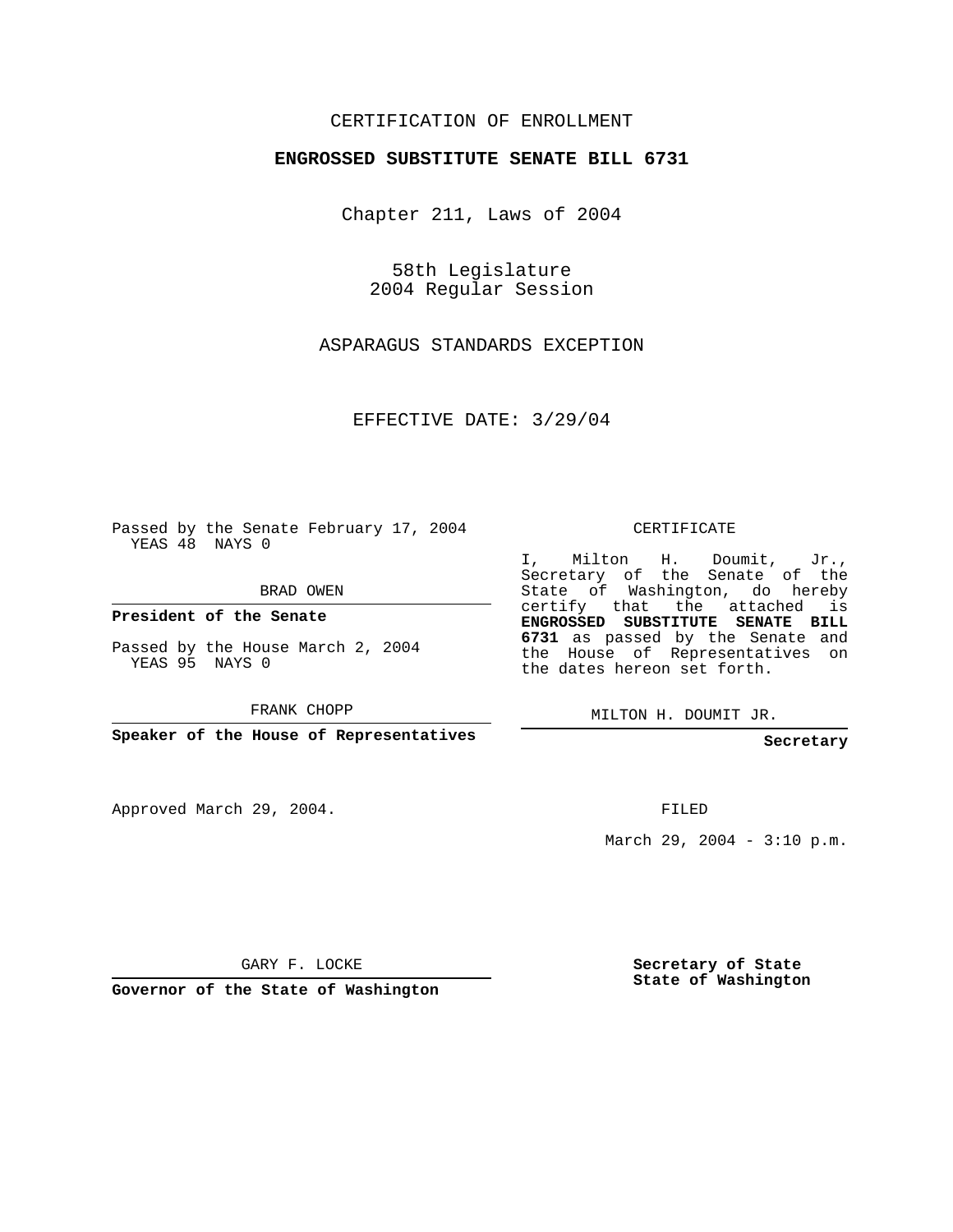## **ENGROSSED SUBSTITUTE SENATE BILL 6731** \_\_\_\_\_\_\_\_\_\_\_\_\_\_\_\_\_\_\_\_\_\_\_\_\_\_\_\_\_\_\_\_\_\_\_\_\_\_\_\_\_\_\_\_\_

\_\_\_\_\_\_\_\_\_\_\_\_\_\_\_\_\_\_\_\_\_\_\_\_\_\_\_\_\_\_\_\_\_\_\_\_\_\_\_\_\_\_\_\_\_

Passed Legislature - 2004 Regular Session

## **State of Washington 58th Legislature 2004 Regular Session**

**By** Senate Committee on Agriculture (originally sponsored by Senators Honeyford, Mulliken and Rasmussen)

READ FIRST TIME 02/09/04.

1 AN ACT Relating to standards and grades for fruits and vegetables; amending RCW 15.17.050; providing an expiration date; and declaring an emergency.

BE IT ENACTED BY THE LEGISLATURE OF THE STATE OF WASHINGTON:

 **Sec. 1.** RCW 15.17.050 and 1998 c 154 s 4 are each amended to read as follows:

 (1) The director shall adopt rules providing standards for apples, apricots, Italian prunes, peaches, sweet cherries, pears, potatoes, and 9 asparagus, except for asparagus shipped out-of-state for fresh packing, and may adopt rules providing standards for any other fruit or vegetable. When establishing these standards, the director shall consider the factors of maturity, soundness, color, shape, size, and freedom from mechanical and plant pest injury and other factors important to marketing.

 (2) The director shall adopt rules providing for mandatory inspection of apples, apricots, Italian prunes, peaches, sweet cherries, pears, and asparagus and may adopt rules providing for mandatory inspection of any other fruit or vegetable.

(3) The director may adopt rules: